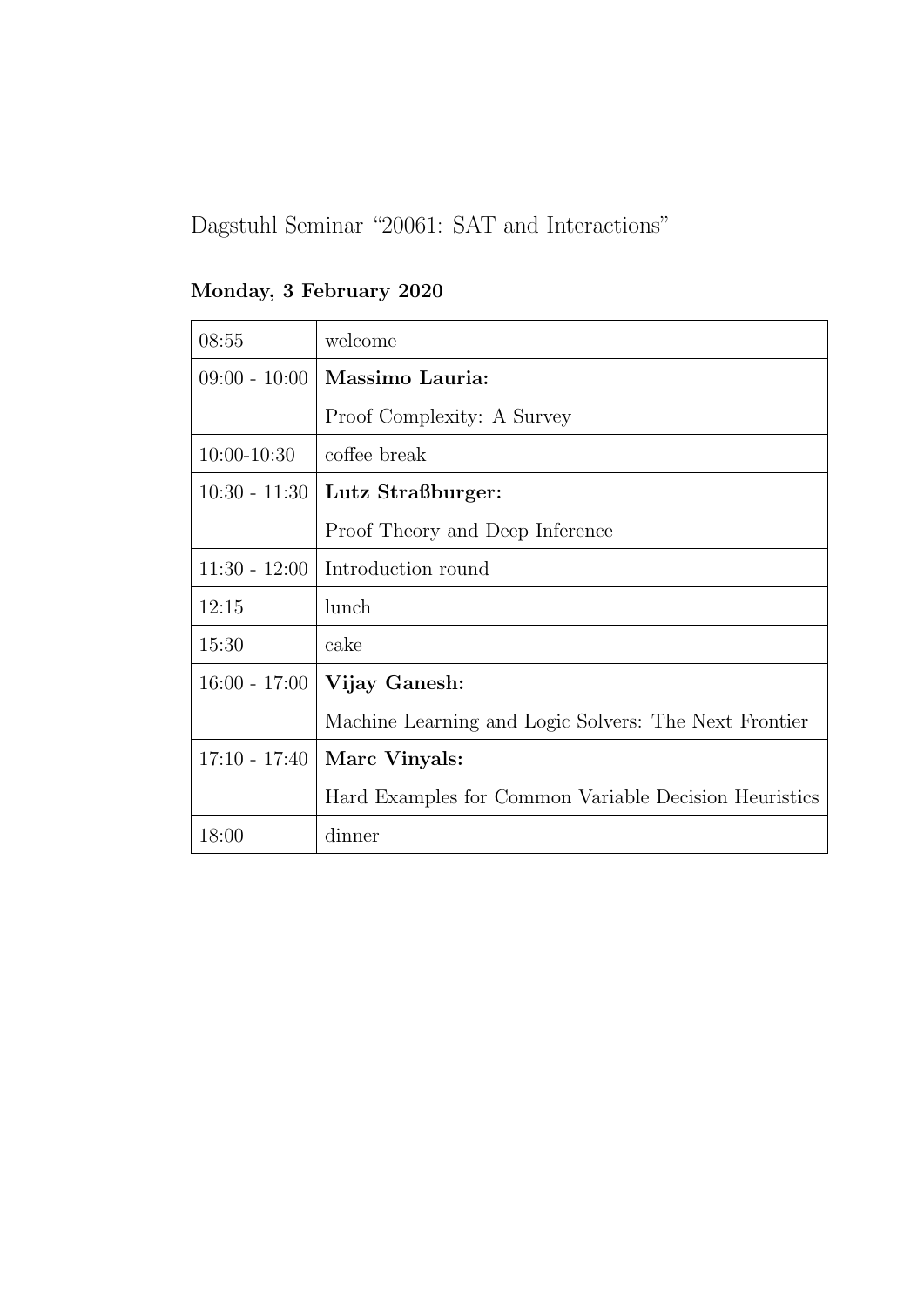Tuesday, 4 February 2020

| $9:00 - 10:00$  | Mikoláš Janota:                                                                                          |
|-----------------|----------------------------------------------------------------------------------------------------------|
|                 | <b>QBF</b> Solving                                                                                       |
| $10:00 - 10:30$ | coffee break                                                                                             |
| $10:30 - 11:00$ | Friedrich Slivovsky:                                                                                     |
|                 | Computing Unique Strategy Functions by Interpolation                                                     |
| $11:00 - 11:30$ | Tomás Peitl:                                                                                             |
|                 | Dependency Learning for QBF                                                                              |
| $11:30 - 12:00$ | Joshua Blinkhorn:                                                                                        |
|                 | Hardness Characterisations and Size-Width Lower Bounds<br>for QBF Resolution                             |
| 12:15           | lunch                                                                                                    |
| 15:30           | cake                                                                                                     |
| $16:00 - 17:00$ | Joao Marques-Silva:                                                                                      |
|                 | MaxSAT: A Survey                                                                                         |
| $17:10 - 17:50$ | <b>Edward Hirsch:</b>                                                                                    |
|                 | Semi-Algebraic Proofs, IPS Lower Bounds and<br>the $\tau$ -Conjecture: Can a Natural Number be Negative? |
| 18:00           | dinner                                                                                                   |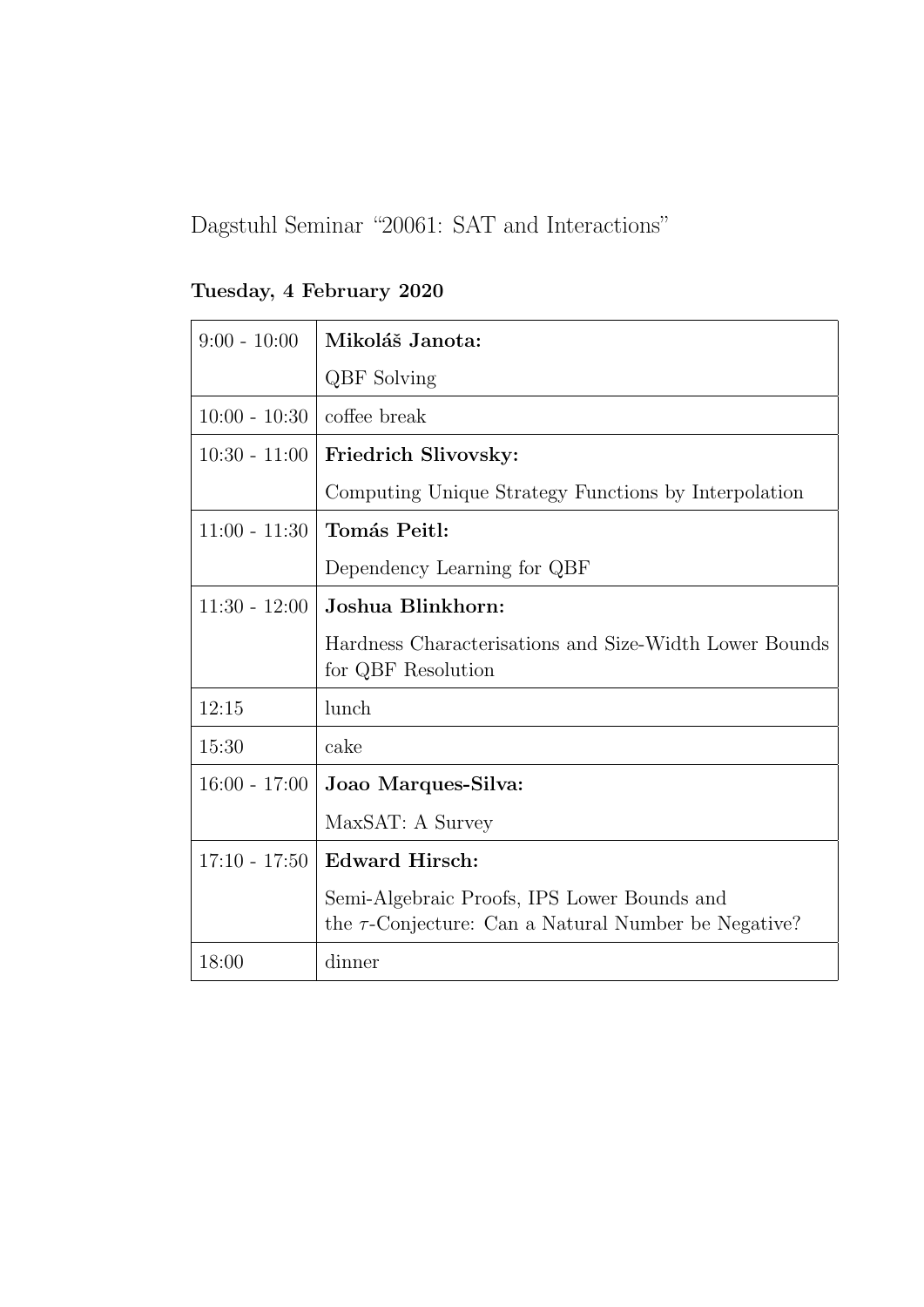Wednesday, 5 February 2020

| $9:00 - 10:00$  | Cláudia Nalon:                                      |
|-----------------|-----------------------------------------------------|
|                 | Modal Logics: An Overview                           |
| $10:00 - 10:30$ | coffee break                                        |
| $10:30 - 11:00$ | Clare Dixon:                                        |
|                 | Clausal Resolution for Temporal Logics              |
| $11:00 - 11:30$ | Ullrich Hustadt:                                    |
|                 | Benchmarking modal logic theorem provers            |
| $11:30 - 12:00$ | Dirk Pattinson:                                     |
|                 | Proof and Refutation: An Adventure in Formalisation |
| 12:15           | lunch                                               |
| 13:15           | Hike/Excursion/Free Afternoon                       |
| 18:00           | dinner                                              |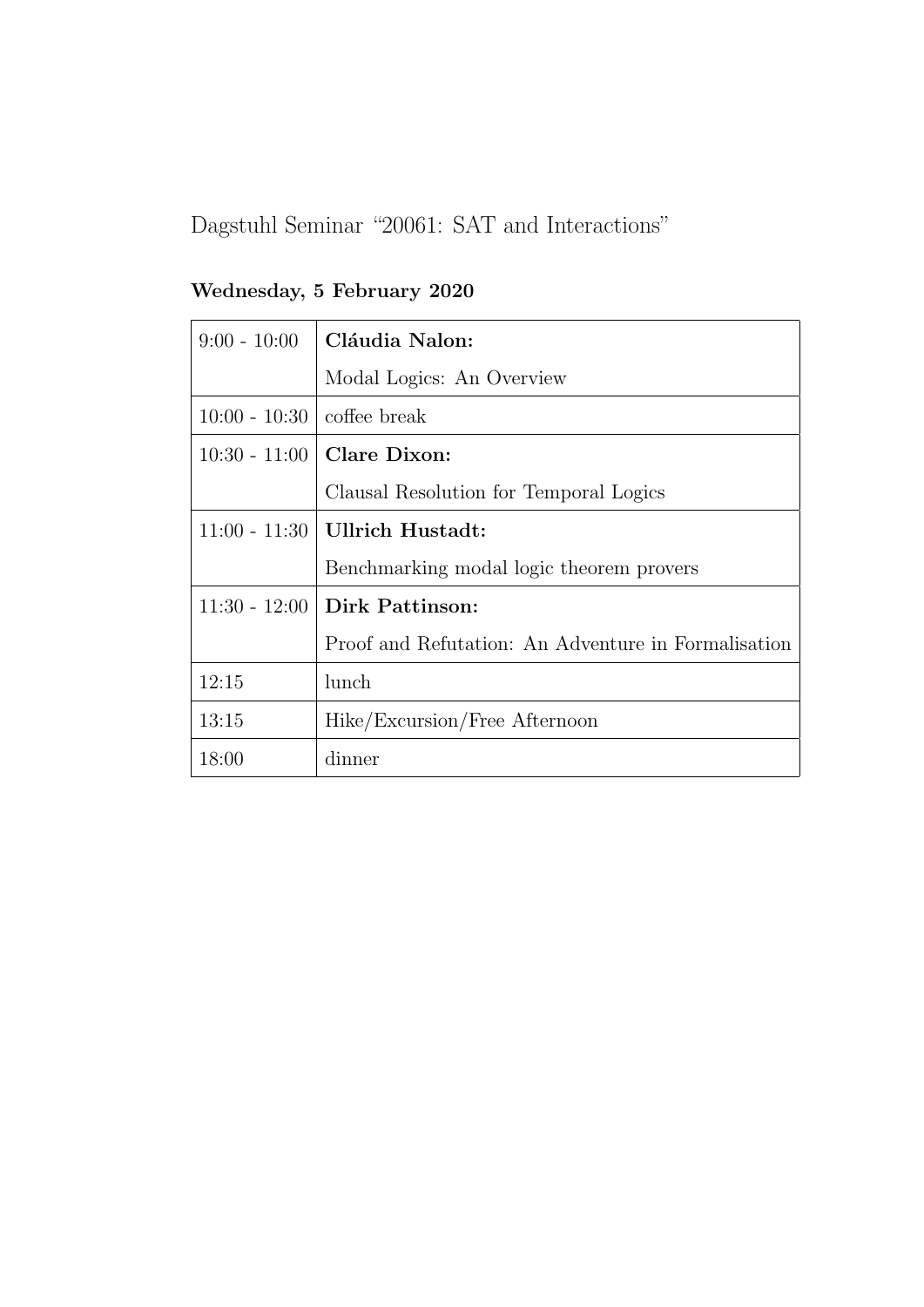Thursday, 6 February 2020

| $9:00 - 09:40$  | <b>Renate Schmidt:</b>                                                                   |
|-----------------|------------------------------------------------------------------------------------------|
|                 | Forgetting-Based Ontology Extraction                                                     |
| $9:40 - 10:10$  | Cláudia Nalon:                                                                           |
|                 | Modal Logics: An Overview (Continued)                                                    |
| $10:10 - 10:40$ | coffee break                                                                             |
| $10:40 - 11:10$ | Florian Wörz:                                                                            |
|                 | Reversible Pebbling                                                                      |
| $11:10 - 11:40$ | Jan Johannsen:                                                                           |
|                 | Simplified and Improved Separations between<br>Regular and General Resolution by Lifting |
| $11:40 - 12:10$ | Stefan Mengel:                                                                           |
|                 | Revisiting Graph Width Measures for CNF-Encodings                                        |
| 12:15           | lunch                                                                                    |
| 15:30           | cake                                                                                     |
| $16:00 - 16:30$ | <b>Akhil Dixit:</b>                                                                      |
|                 | Consistent Query Answering via SAT Solving                                               |
| $16:30 - 17:00$ | Anupam Das:                                                                              |
|                 | From QBFs to MALL and back via focussing                                                 |
| $17:00 - 18:00$ | Discussion: Future Directions of Research                                                |
| 18:00           | dinner                                                                                   |